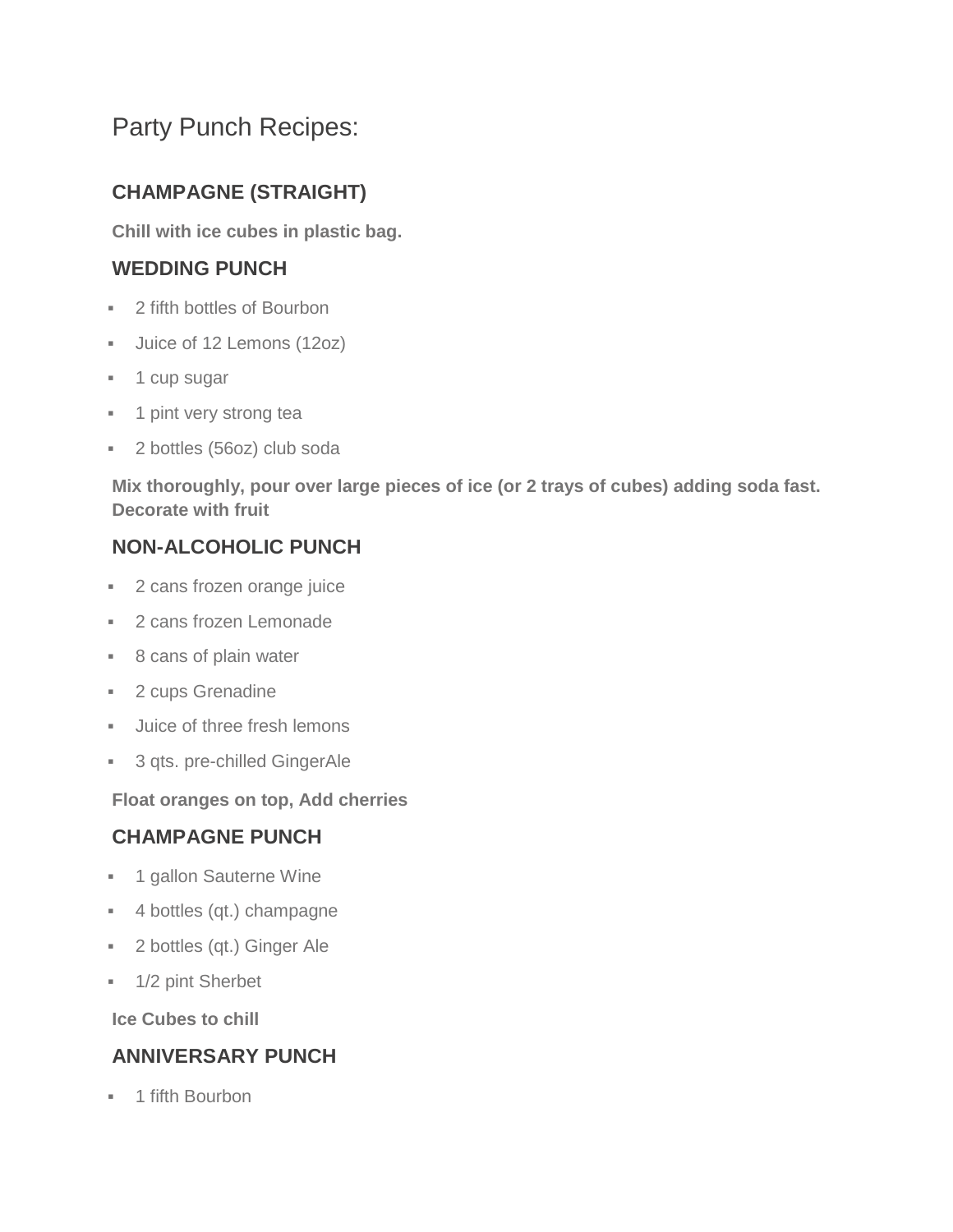- **3 cups (24oz) Cranberry Juice Cocktail**
- **1** quart of 7 up
- **1 cup fresh Lemon or Lime Juice**
- **1 dash Bitters (optional)**
- 2 qts. champagne

**Pre-chill ingredients. Pour into punch bowl over large piece of ice, adding champagne last. Decorate with fruit slices.**

#### **HOSPITALITY PUNCH**

- **3 oz. Fresh Lemon Juice**
- **8 oz. Cranberry Juice Cocktail**
- 8 oz. Blended Whiskey
- **24 oz. Pre-chilled Squirt or Wink**

**Mix in punch bowl, add cake of ice and decorate with orange fruit Fresh sliced and lemon slices**

#### **HONOLULU COOLER**

- **1 gallon Pineapple Juice**
- 6 oz. Lime Juice
- **2** bottles (qt.) Vodka
- 2 bottles (qt.) 7-up
- **1** bottle (qt.) Brandy
- **1** bottle (qt.) Soda

**Ice cubes to chill**

#### **PARTY PUNCH**

- **-** 1 fifth Bourbon
- 8 oz. Unsweetened Pineapple Juice
- 8 oz. Unsweetened Grapefruit Juice
- 4 oz. fresh Lemon Juice
- 2 bottles (qt.) 7-up